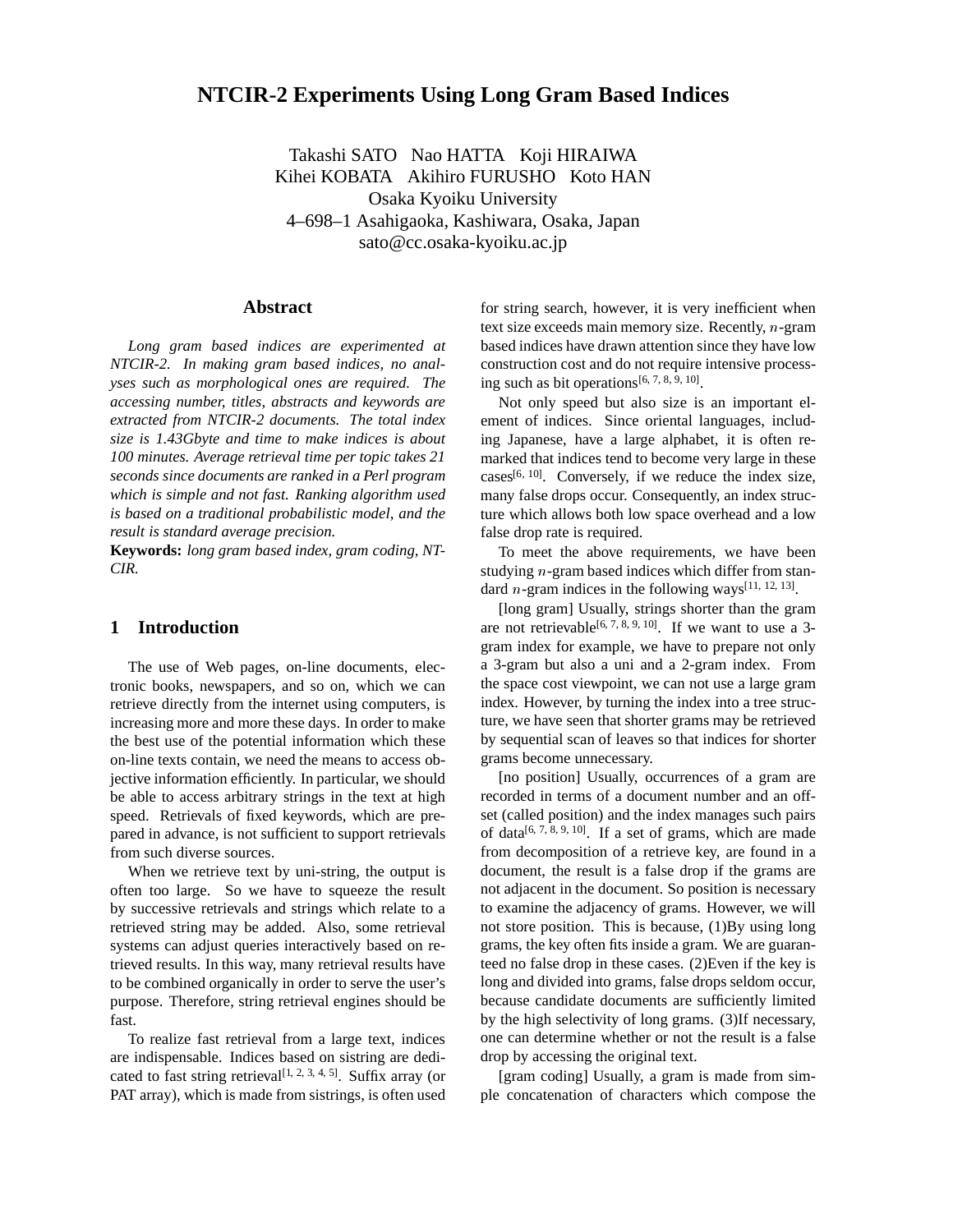$gram^{[7, 10]}$ . Or some hashing is applied to the gram with some parameters such as frequency<sup>[6, 8]</sup>. However, hashing causes false drops because of collisions among hashed values. We will code the gram so as to make the index compact and a good filter with no false drop. We avoid intensive processing such as bit operations while searching an index. Once a gram or a set of grams is made from the key, searches of an index are processed efficiently by word or byte sized units.

We experimented our long gram based indices at NTCIR-2. Since our indices are based on grams, no analyses such as morphological ones are required. However, we used NTCIR-2 segmented topic data in order to search words and compound words. We made indices from titles, abstracts and keywords of NTCIR-2 documents. The total index size is 1.43Gbyte and time to make indices is about 100 minutes. Average retrieval time per topic takes 21 seconds since documents are ranked in a Perl program which is simple and not fast. Ranking algorithm used is based on a traditional probabilistic model, and the result is standard average precision.

## **2 Definitions**

The alphabet is denoted by  $\Sigma$ .  $\sigma (= |\Sigma|)$  denotes the size of the alphabet. Although any set of symbols can be an alphabet, we used Japanese EUC two byte characters ( $\sigma = 8836$ ) in our experiments. A *text* retrieved is a collection of <sup>m</sup> *documents*. The number of characters in the *i*-th document is  $n_i(1 \le i \le m)$ . The size of the whole text is  $n (= \sum_{i=1}^{m} n_i)$ , which is considered too large to be put in main memory. Instead it is put in secondary memory.

We extract strings called *grams* which start at every character from all documents, code and sort them, and then make an index. The index is also put in secondary memory. Although the number of characters which constitute a gram is not constant, coded grams (called gram values) are fixed length  $w_q$  [byte] in order to make retrieval fast. Since the index is put in secondary memory, pointers in it are offsets from the head of the file. The size of the pointers is  $w_p$ [byte]. The result of retrieval is a set of document numbers. Document numbers can be represented in  $w_d$ [byte].

A string sought is a *key* <sup>k</sup>. A key is composed of characters in  $\Sigma$  and coded in the same method as grams are. The size of a coded key is  $l_k$ [bit].

Since the text and index are put in secondary memory, we have to transfer data between main and secondary memory while processing. Data are transferred in blocks of size  $B$ [byte].

#### **3 Gram Based Index with Tree Structure**

We propose an index which consists of a *root*, a *leaf* and a *locator*(see Fig.1). The elements of a leaf are

slots. Slots contain a pair consisting of a gram value and a pointer. The pointer points to a bucket in the locator. Each bucket has document numbers in it. The bucket, which is pointed to by a slot, stores the document numbers where the string corresponding to the gram value in the slot is found.



**Figure 1. Gram Based Index Structure**

As a leaf of a B-tree<sup>[14]</sup> stores not only keys but also pointers, we can fill a leaf with not only gram values but also document numbers.

However, we separate them to avoid unnecessary reading of document numbers when we are searching for a gram value in the leaf. We can also avoid uncompressing unnecessary document numbers in the case of a compressed index.

The root stores the gram values of regularly spaced slots of the leaf in order to guarantee only one block access to any required slot. The root is compact and can be put into the work space of the main memory provided the retrieved text is smaller than a few dozens of gigabytes. If we can not fit the whole root in main memory, we can make it into a multi-leveled structure, i.e. a tree.

## 3.1 Space Cost

The size of a slot in the leaf is  $w_q + w_p$ [byte]. The number of grams made is  $n$ , since we make grams starting at every character of all documents. However, we do not save the same gram values repeatedly into the leaf. We call this removal of redundancies unification with associated ratio  $u_s(0 < u_s < 1)$ . The gram values in slots of the leaf are arranged in ascending order. The pointers in slots are also in ascending order since buckets of the locator are concatenated in the order of the corresponding gram values. We can compress ordered number sequences by run-length encoding<sup>[16]</sup> with a compression ratio  $\alpha_s$ . Therefore, we estimate the size of the leaf to be  $\alpha_s u_s n(w_g + w_p)$ [byte].

As for the locator, since we do not repeatedly save the document number when a gram value occurs more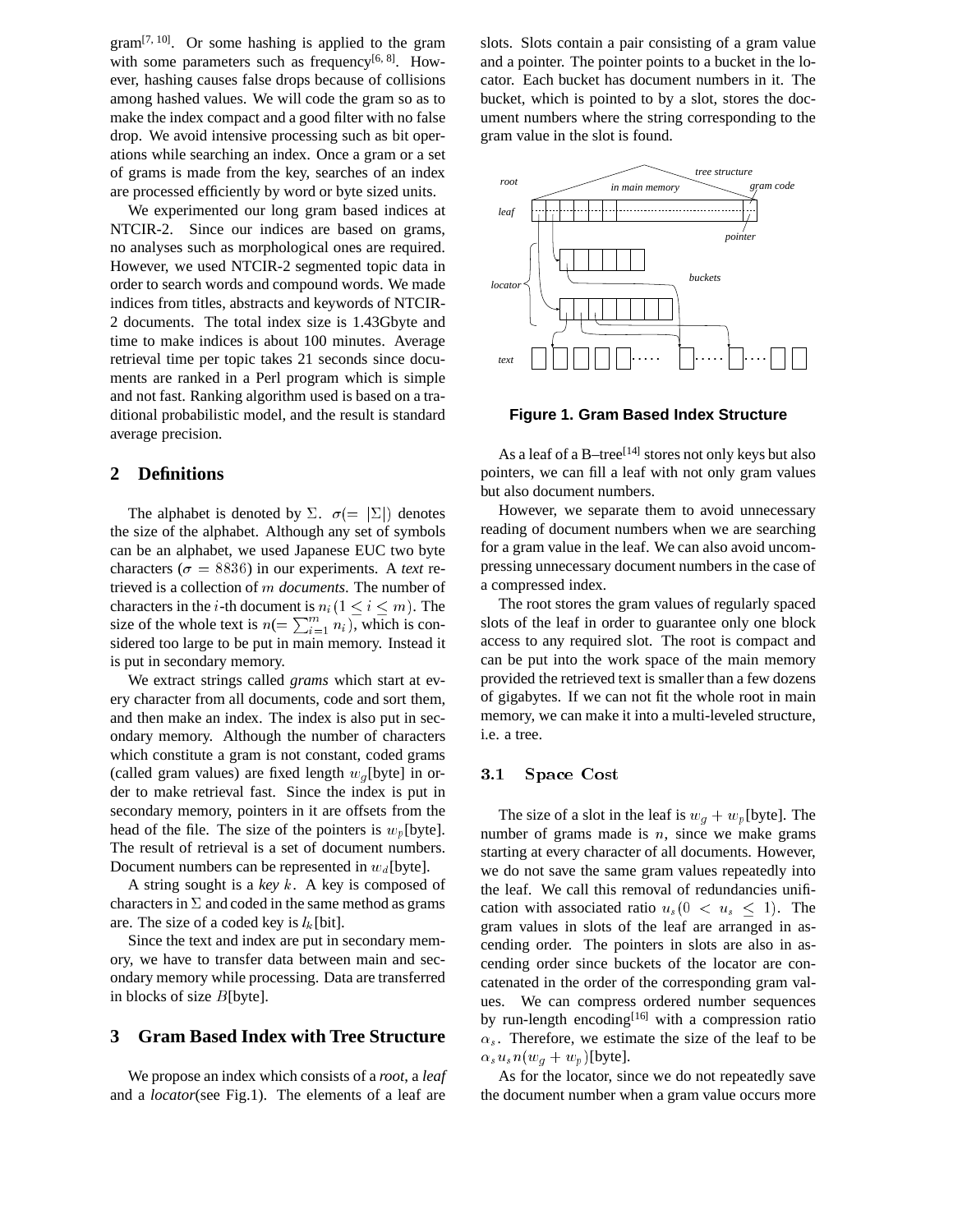than once in a document, the locator is unified in the ratio of  $u_d$ . Since the occurrence of gram values in a document is less frequent than in the whole text,  $0 < u_s \leq u_d \leq 1$ . Again, since the document numbers are in ascending order in a bucket, we can compress the leaf in the ratio of  $\alpha_d$  using run-length encoding. Thus we estimate the size of the locator to be  $\alpha_d u_d n w_d$ [byte].

Although we can compress the root by run-length encoding, we ignore its space cost because the root is far smaller than the leaf.

From the above, we estimate the total space cost to be

$$
n\{\alpha_s u_s(w_g + w_p) + \alpha_d u_d w_d\} \text{ [byte]}.
$$
 (1)

#### **Construction Cost**  $3.2$

We estimate the construction cost as the number of block accesses required to make an index. First we make batches, which are pairs of a gram value and a document number, and put these in the work space of the main memory. Then we merge these batches to make an index<sup>[15]</sup>. Each batch is also sorted, unified and coded by run-length encoding.

We first estimate the cost to make the batches.  $2n/B$  blocks are accessed in order to read the whole text assuming 1 character is 2 bytes. After each batch is made in main memory, it is stored in secondary memory batch by batch. Although a batch has no root since it is not used for retrieval, the leaf and locator have the same structure as in the index. We estimate the cost to make the index as

$$
n\{\alpha'_s u'_s (w_g + w_p) + \alpha_d u_d w_d\}/B, \tag{2}
$$

where  $\alpha_s'$  and  $u_s'$   $(0 < \alpha_s \leq \alpha_s' \leq 1, 0 < u_s \leq u_s' \leq 1)$ <sup>1</sup>) are respectively the batch's unification ratio and its compression ratio due to run-length encoding.

The cost to merge batches is the sum of the cost to read batches (equation  $(1)/B$ ) and to write an index (equation (2)).

From the above, we estimate the total construction cost to be

$$
n\{2+(\alpha_s u_s + 2\alpha_s' u_s')(w_g + w_p) + 3\alpha_d u_d w_d\}/B.(3)
$$

#### 3.3 Retrieval Cost

The retrieval algorithm and space cost for a tree structured index are described in detail in [12]. We rewrite the equations for retrieval cost found in that paper using the symbols defined in Section 2. [A]  $l_k$  just fits in  $w_g$ 

$$
1 + \lceil M w_d / B \rceil, \tag{4}
$$

where  $M$  is the number of matches for the retrieval key.

[B]  $l_k$  is coded shorter than  $w_q$ 

$$
\left[\sum_{i}(w_g + w_P)/B\right] + \left[\sum_{i} M_i w_d / B\right].
$$
 (5)

<u>Property</u>  $i$  means summation over all grams which have the key as prefix.  $M_i$  is the number of matches for the *i*-th matching gram.

[C]  $l_k$  is coded longer than  $w_q$ 

$$
\sum_{j} 1 + \sum_{j} [M_j w_d / B]. \tag{6}
$$

<u>Provide a serie de la provide a serie de la provide a serie de la provide a serie de la provide a serie de la p</u>  $_{i}$  means summation over all grams which are substrings of the key.  $M_j$  is the number of matches for <sup>j</sup>-th component gram.

## **4 Gram Coding**



#### **Figure 2. Example of Gram Coding. ( Shadowed portions are filled with bit 0)**

A character which appears very often is not effective as a filter. Therefore, we will give it a short length for gram coding in order to put more characters in a gram. Conversely, since a rare character is a very effective filter, we give it a longer length. Since we code grams of a fixed length for fast retrieval, the number of characters in a gram is variable. For an equal length of gram value  $w_g$ , the proposed method will lower the chance of false drops compared with earlier methods. Conversely, if we allow the same false drop rate, we can choose a smaller  $w_g$ . That is, we expect that we can make a more compact index with no false drop retrieval in practice. Figure 2 shows an example of gram coding for a string of  $c_i c_{i+1} c_{i+2} c_{i+3} c_{i+4} c_{i+5} c_{i+6}$ .

The space, construction and retrieval cost is the same as in Section 3. However, notice that  $u_s$ ,  $u_d$ ,  $\alpha_s$ and  $\alpha_d$  change depending on the coding.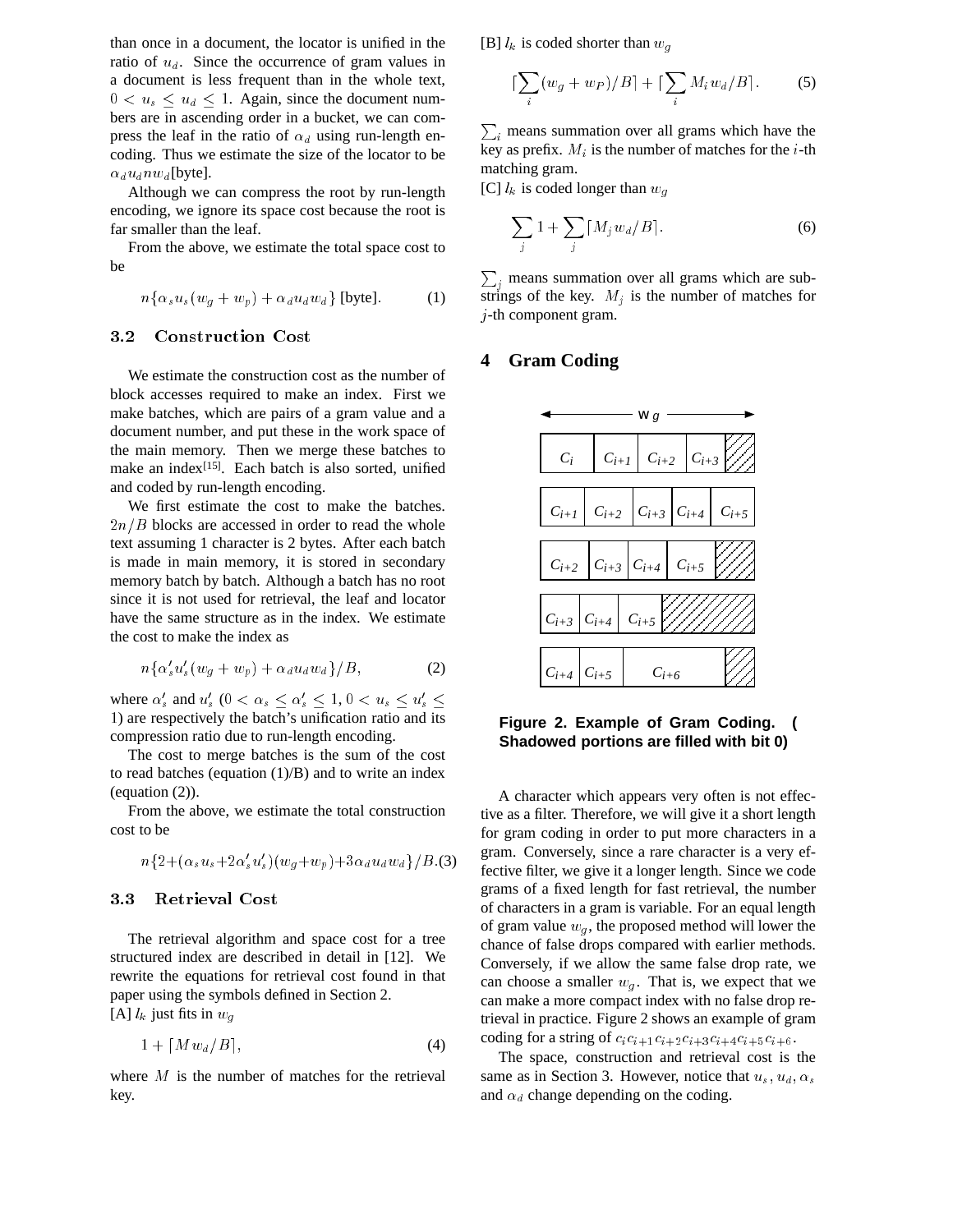### **5 Models and Analysis**

In order to estimate the false drop rate of retrievals with an index whose grams are coded in the manner of Section 4, we analyze selectivity using a model.

#### 5.1 Models for Characters and Strings

We assume no correlations among characters in the text and in the key. We make a coding table for each character in the alphabet. The Huffman code<sup>[17]</sup> is used to code characters with reference to their frequency of appearance in the text. We assume this coding can be done nearly optimally, i.e. we can code a character  $c_i$ , whose appearance ratio is  $p(c_i)$  ( $\leq 1$ ), in  $-\log_2 p(c_i)$ [bit].

The average code length of all the characters in the text is represented by  $l_c = -\log_2 p(c_i)[bit]$ . Then the average selectivity per character becomes  $1/2^{l_c}$  which is nearly equal to  $1/\sigma$  by assumption, i.e.  $l_c \simeq \log_2 \sigma$ .

#### 5.2 Analysis

To simplify the analysis, we use an average code length of  $l_c$  for coded characters.

#### **5.2.1 Selectivity of Grams**

A gram is  $8w_q$ [bit] long. However, the effective bits are reduced to  $8w_q-l_c/2$  because  $l_c/2$  is a fraction when we pad characters coded with length  $l_c$ . Let  $l<sub>g</sub>$ [bit] denote this effective gram length. Since we assume there are no correlations among characters, the selectivity of a gram becomes

$$
1/2^{l_g}.\tag{7}
$$

#### **5.2.2 Selectivity of the Key**

 $[A]$   $l_k \leq l_q$ 

Since the coded key can fit inside a gram, the selectivity does not depend on  $l_q$ . It is estimated directly from  $l_k$ .

 $1/Z^{\kappa}$ .  $\hspace{1.6cm} (8)$ 

There are no false drops in this case.  $[B]$   $l_k > l_q$ 

 $n_k = l_k/l_c$  characters are coded in a key, and  $n_q = l_q / l_c$  characters are coded in a gram on average. Therefore, a key is divided into  $n_k - n_q + 1$  grams on average. We retrieve all grams and compute the set product of all the document number sets so obtained.

For example, we will explain the case when  $n_k = 5$ and  $n_g = 3^1$ . If  $k = c_1c_2c_3c_4c_5$ , a set of grams becomes  $\{c_1c_2c_3, c_2c_3c_4, c_3c_4c_5\}$ . To simplify the analysis, we assume  $c_1$ ,  $c_2$ ,  $c_3$ ,  $c_4$ , and  $c_5$  are different from one another.

Using the index, we get document numbers as retrieval results. Since we do not store the starting positions of grams in a document, those documents which contain not only  $(0)c_1c_2c_3c_4c_5$  but also  $(1-1)c_1c_2c_3$ +  $c_2c_3c_4c_5$ ,  $(1-2)c_1c_2c_3c_4$  +  $c_3c_4c_5$  or  $(2)c_1c_2c_3$  +  $c_2c_3c_4 + c_3c_4c_5$  are retrieved<sup>2</sup>. Needless to say, the cases  $(1-1)$ ,  $(1-2)$  and  $(2)$  are false drops.  $(1-1)$  and (1-2) are strings which we can make from the key by dividing at one point. Similarly case (2) is made by dividing the key at two points. The selectivities are  $(0)1/2^{5l_c}$ ,  $(1-1)(1-2)1/2^{7l_c}$ , and  $(2)1/2^{9l_c}$  respectively.

In general, the selectivity when the key really is in the text is  $(0)1/2^{n_k l_c}$ . The selectivity when the key is divided at one point is  $(1)1/2^{n_k l_c} \times 1/2^{(n_g-1)l_c}$ and there are  $n_k - n_qC_1$  such cases. The selectivity when the key is divided at  $i \leq n_k - n_g$  points is  $(i)1/2^{n_kl_c} \times 1/2^{i(n_g-1)l_c}$  and there are  $n_k - n_qC_i$  cases. Consequently, the total selectivity is the sum of the above.

$$
1/2^{n_k l_c} \times \sum_{i=0}^{n_k - n_g} n_k - n_g C_i / 2^{i(n_g - 1)l_c}
$$
  
=  $1/2^{n_k l_c} \times \{1 + 1/2^{(n_g - 1)l_c}\}^{n_k - n_g}$ . (9)

We have applied the binomial theorem to the summation. Except for the case (0), these are false drops, and their probability is

$$
1/2^{n_k l_c} \times \{ (1 + 1/2^{(n_g - 1)l_c})^{n_k - n_g} - 1 \}. (10)
$$

Therefore, if the above equation  $\times n_i$  is far smaller than 1 for  $1 \le i \le m$ , false drops are negligible in practice in our model.

#### 5.3 Limitations of Models

In Section 5.1, in order to simplify the analysis, we assumed that there was no correlation between the characters in the text and those in the key. However, in practice there is correlation among these characters. Therefore, the analytical results do not necessarily reflect real key searches quantitatively. However, based on the analysis we know qualitatively how key and gram length influence the selectivity and the false drop rate. As mentioned before, the code given to each character is determined by its frequency of appearance. The higher the frequency, the shorter the length of the code assigned. Since punctuation characters such as space, period, comma etc. have weak correlation with the strings which precede and follow them, we know that longer codes are appropriate for these characters.

<sup>&</sup>lt;sup>1</sup>We intentionally use a small  $n<sub>g</sub>$  to simplify the analysis.

<sup>&</sup>lt;sup>2</sup>Strings connected by  $+$  are found separately in the same document.